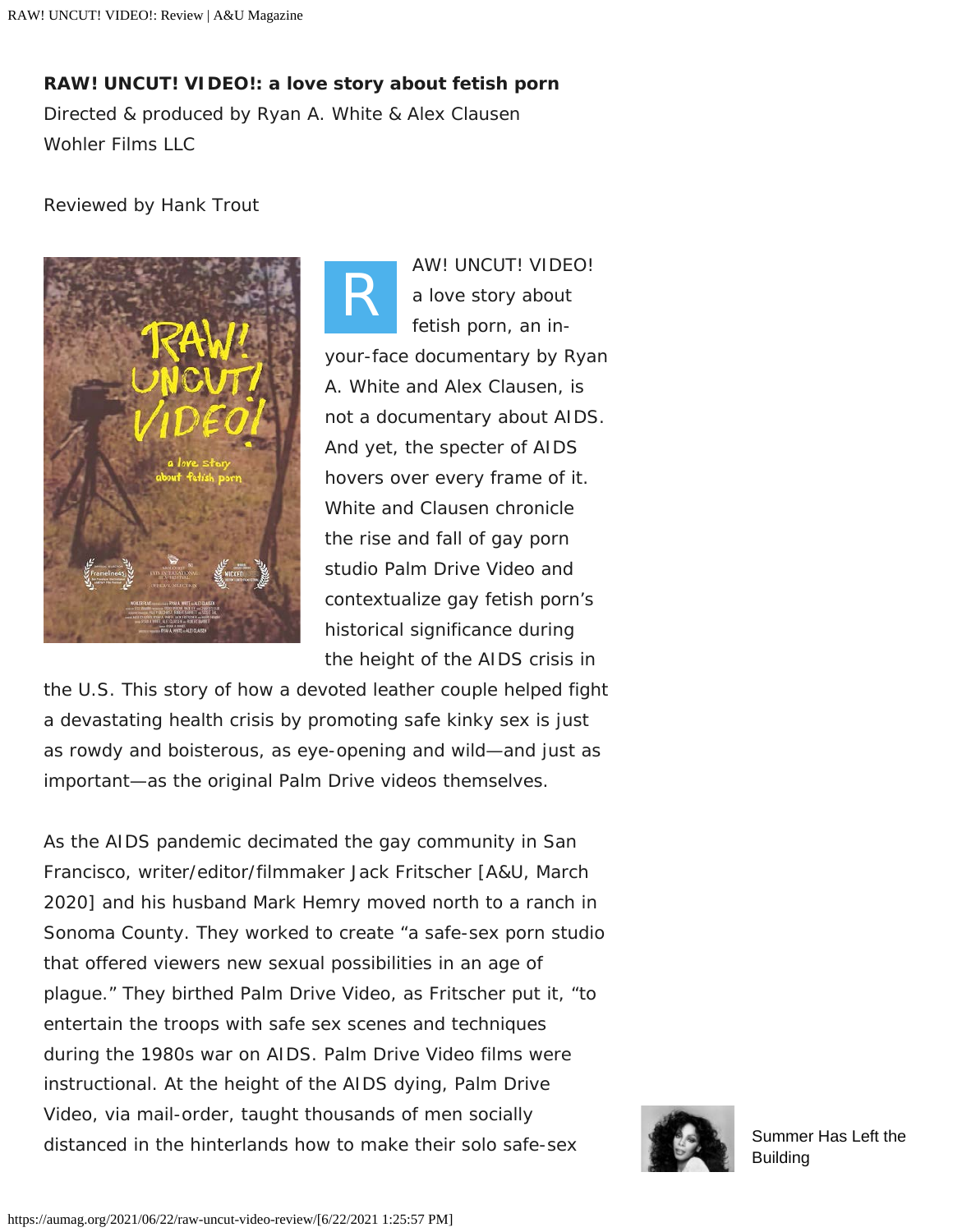hot with a safe-sex partner on the screen."

"We wanted to bring sex back into people's lives at a time when everyone was scared of sex," Mark Hemry says in the film. They sought out ruggedly muscled, hairy, bearded nonprofessional models of all sizes and ages among San Francisco's men with HIV, most of whom have now passed, who wanted to be memorialized on screen in a safe-sex format. Models enacted/verbalized their unique erotic fantasies, directly addressing the viewer, enabling him to participate in that kink. The one straight model they filmed, Steve Thrasher, wanted to perform to honor his brother Billy, once Co-Chair of San Francisco Pride, who had died of AIDS-related causes. One model, Steve Parker, said of his debut in Lightning Rodz, "I was thirty-six or thirty-seven years old, I had just lost my husband to AIDS, and I was ready to explore my kinky side." Palm Drive celebrated a wide range of gay fetish figures such as cops, firemen, cowboys, wrestlers, bodybuilders, and more.



*Still from a Palm Drive video*

White and Clausen have compiled a lively, thoughtful history of a short-lived labor of love, a thank-you bouquet of leather roses to Jack and Mark, and their models, for giving horny gay